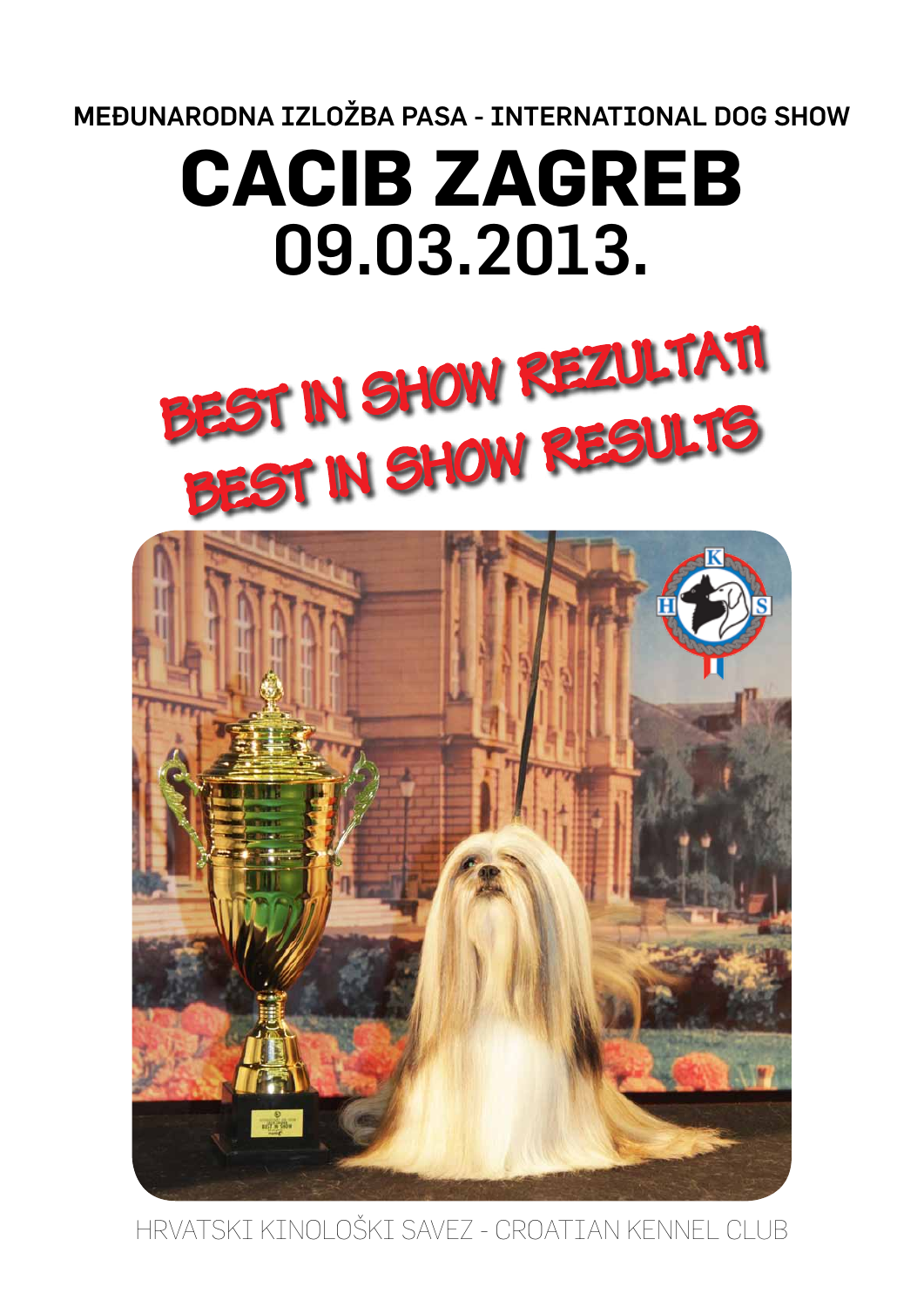# **JUNIOR HANDLING – MLAĐA SKUPINA sudac/judge: BARBKA NOVAK (SLO)**

| 1. MJESTO / PLACE: | CARLA IVANČIĆ (HR)         |
|--------------------|----------------------------|
| 2. MJESTO / PLACE: | <b>MIRTA MOSLAVAC (HR)</b> |
| 3. MJESTO / PLACE: | <b>EMANUELA BELLO (HR)</b> |
| 4. MJESTO / PLACE: | <b>JANA ŠIMUNEC (HR)</b>   |
| 5. MJESTO / PLACE: | <b>KATIJA ŠIMUNEC (HR)</b> |

# **JUNIOR HANDLING – STARIJA SKUPINA sudac/judge: BARBKA NOVAK (SLO)**

| 1. MJESTO / PLACE:        | <b>KRISTINA KORPAR (HR)</b>  |
|---------------------------|------------------------------|
| 2. MJESTO / PLACE:        | IVAN ASIĆ (BIH)              |
| 3. MJESTO / PLACE:        | <b>NIKOLINA PEZELJ (HR)</b>  |
| 4. MJESTO / PLACE:        | <b>LUCIJANO LUJANAC (HR)</b> |
| <b>5. MJESTO / PLACE:</b> | <b>MELINDA MAKOI (H)</b>     |

# **NAJLJEPŠI PAROVI - THE BEST COUPLES sudac/judge: ŽARKO TOPOL (HR)**

| 224<br>225 | 1. Pasmina / Breed: PICCOLO LEVRIERO ITALIANO / MALI TALIJANSKI HRT<br>EROS DEL BARONE REMPANTE<br>FIAMMETTA DEL BARONE RAMPANTE |
|------------|----------------------------------------------------------------------------------------------------------------------------------|
| 509 —      | 2. Pasmina / Breed: SCHNAUZER BLACK / SREDNJI ŠNAUCERI CRNI<br><b>MASAAL USHER</b><br>512 MASAAL UPSCALE CHLOE                   |
|            | 3. Pasmina / Breed: ENGLISH SETTER / ENGLESKI SETERI<br>780 DICK OD VUKOVIĆA<br>782 DORA OD VUKOVIĆA                             |

# **NAJLJEPŠA UZGOJNA SKUPINA - THE BEST BRACES sudac/judge: ZLATKO ODOBAŠIĆ (HR)**

| <b>1.</b> Pasmina / Breed:<br>Kataloški brojevi / Catalog No:<br>Uzgajivač / Breeder:               | AMERICAN STAFORDSHIRE TERRIERS / AM.STAFORDSKI T.<br>270, 277, 291, 293<br>NIKOLA ADŽIJA "MAJESTIC DREAM KENNEL" |
|-----------------------------------------------------------------------------------------------------|------------------------------------------------------------------------------------------------------------------|
| <b>2.</b> Pasmina / Breed:<br>Kataloški brojevi / Catalog No: 224, 225, 226<br>Uzgajivač / Breeder: | PICCOLO LEVRIERO ITALIANO / MALI TALIJANSKI HRT<br>DORELLA GOLDONI "DEL BARONE RAMPANTE KENNEL"                  |
| <b>3.</b> Pasmina / Breed:<br>Kataločki brojovi / Catalog Nov                                       |                                                                                                                  |

*Kataloški brojevi / Catalog No:* --- Uzgajivač / Breeder: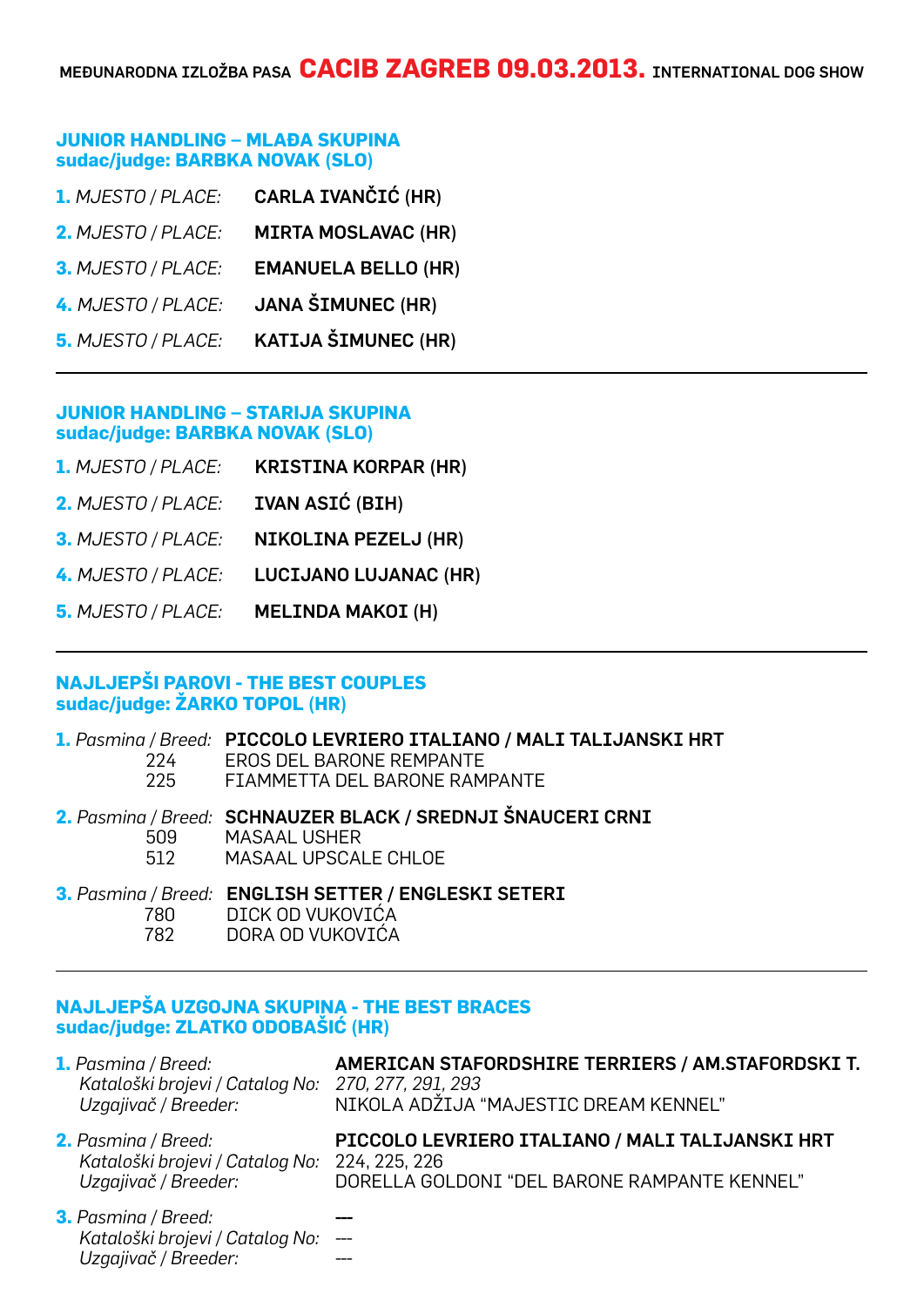# **NAJLJEPŠE ŠTENE IZLOŽBENOG DANA / THE BEST BABY OF THE SHOW DAY** Sudac / Judge: **KORNELIJA BUTRIMOVA (LT)**

#### **1. MJESTO / 1. PLACE**

| Pasmina / Breed:             | ALJAŠKI MALAMUT / ALASKAN MALAMUTE |
|------------------------------|------------------------------------|
| Ime psa / Name of the dog:   | EVA FIRST ON EARTH                 |
| Kataloški broj / Catalog No: | 209                                |
| Vlasnik / Owner:             | LILIS S. TANUWIDJAJA&ZUCCALA (I)   |

## **2. MJESTO / 2. PLACE**

| Pasmina / Breed:             | MALTEZER / MALTESE         |
|------------------------------|----------------------------|
| Ime psa / Name of the dog:   | <b>HERA MONWHITE NALLA</b> |
| Kataloški broj / Catalog No: | 684                        |
| Vlasnik / Owner:             | PRAGER ŽELJKA (HR)         |

#### **3. MJESTO / 3. PLACE**

| Pasmina / Breed:             | TERVUEREN / BELGIAN SHEPHERD DOG-TERVUEREN |
|------------------------------|--------------------------------------------|
| Ime psa / Name of the dog:   | <b>MUCIUS ENCHANTING ECLIPSE</b>           |
| Kataloški broj / Catalog No: | 581                                        |
| Vlasnik / Owner:             | MORGENSTERN AVISHAG (ISR)                  |

## **NAJLJEPŠI NAJMLAĐI PAS IZLOŽBENOG DANA / THE BEST PUPPY OF THE SHOW DAY** Sudac / Judge: **JAVIER SANCHEZ FERNANDEZ (E)**

## **1. MJESTO / 1. PLACE**

| Pasmina / Breed:             | FRANCUSKI BULDOG / FRENCH BULLDOG   |
|------------------------------|-------------------------------------|
| Ime psa / Name of the dog:   | ADMIRABLE BULLY ACCESS DENIED       |
| Kataloški broj / Catalog No: | 406                                 |
| Vlasnik / Owner:             | ŽIC TANJA&DOKOZA I.&ČABRIJAN R (HR) |

#### **2. MJESTO / 2. PLACE**

| Pasmina / Breed:             | AKITA / AKITA                 |
|------------------------------|-------------------------------|
| Ime psa / Name of the dog:   | LUMI GO DU TEMPLE DE TODAI JI |
| Kataloški broj / Catalog No: | 203                           |
| Vlasnik / Owner:             | IVIĆ DAVOR (HR)               |

#### **3. MJESTO / 3. PLACE**

| Pasmina / Breed:             | KINESKI KUKMASTI PAS / CHINESE CRESTED DOG |
|------------------------------|--------------------------------------------|
| Ime psa / Name of the dog:   | STARS AT SEA PANDORA'S BOX                 |
| Kataloški broj / Catalog No: | 157                                        |
| Vlasnik / Owner:             | BLATNIK POLONA&NEMANIČ NICOLE (SLO)        |

# **NAJLJEPŠI VETERAN IZLOŽBENOG DANA / THE BEST VETERAN OF THE SHOW DAY** Sudac / Judge: **BARBKA NOVAK (SLO)**

## **1. MJESTO / 1. PLACE**

| Pasmina / Breed:             | HRVATSKI OVČAR / CROATIAN SHEEPDOG |
|------------------------------|------------------------------------|
| Ime psa / Name of the dog:   | TENA OD VRANIH BISERA              |
| Kataloški broj / Catalog No: | 571                                |
| Vlasnik / Owner:             | KORMOŠ JASMINKO (HR)               |

**2. MJESTO / 2. PLACE**

| Pasmina / Breed:             | TORNJAK / TORNJAK     |
|------------------------------|-----------------------|
| Ime psa / Name of the dog:   | <b>PEPA</b>           |
| Kataloški broj / Catalog No: | 563                   |
| Vlasnik / Owner:             | KOVAČ ANA-MARIJA (HR) |

| Pasmina / Breed:             | PUDL SREDNJI / MEDIUM POODLE   |
|------------------------------|--------------------------------|
| Ime psa / Name of the dog:   | RIVER QUENN OF GOTTARDO        |
| Kataloški broj / Catalog No: | 647                            |
| Vlasnik / Owner:             | ZIMA TADEJA&HINKO JENULL (SLO) |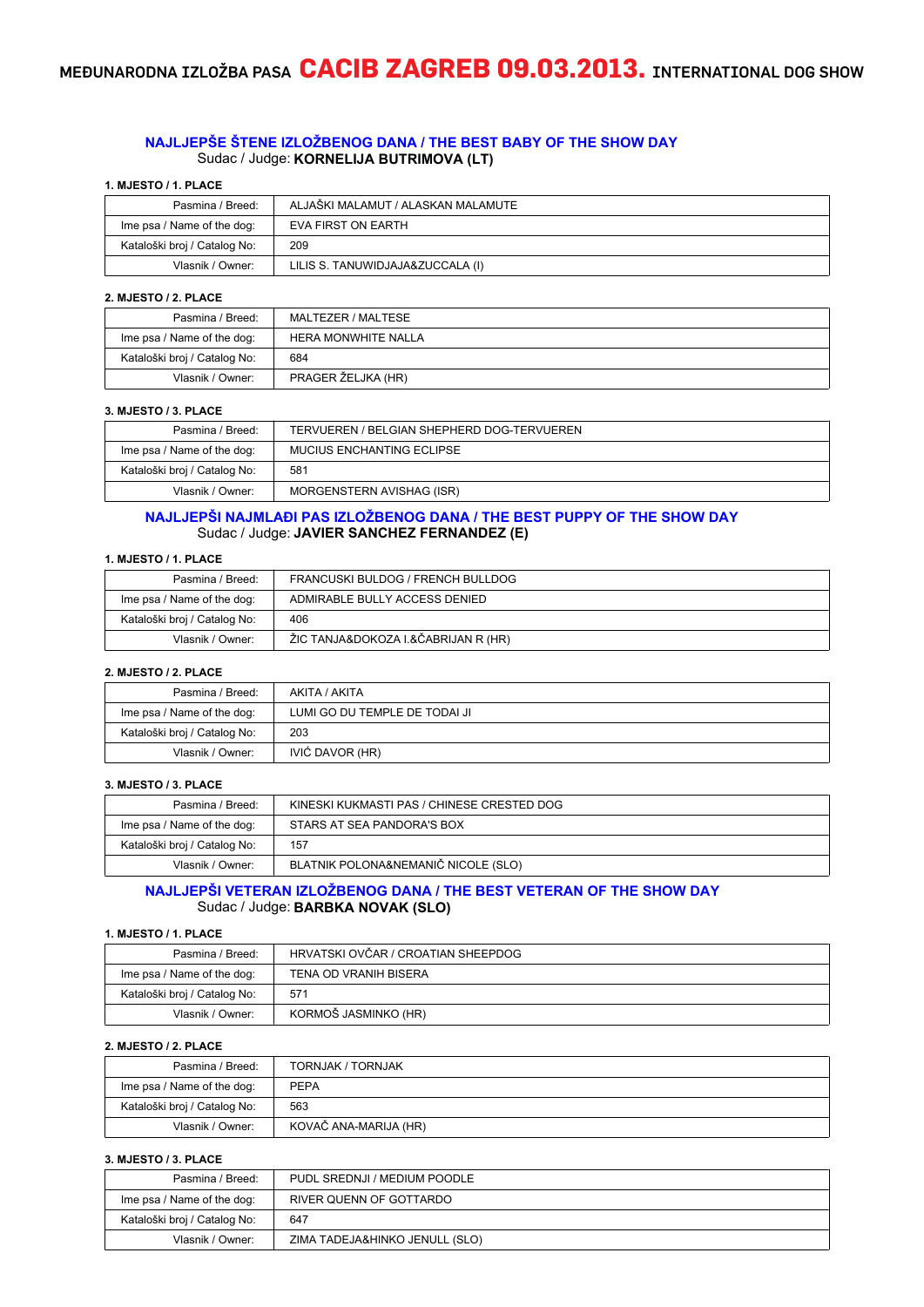# **NAJLJEPŠI LOVNI RADNI PAS IZLOŽBE / THE BEST HUNTING DOG - WORKING CLASS** Sudac / Judge: **MARKO BUBALO (HR)**

#### **1. MJESTO / 1. PLACE**

| Pasmina / Breed:             | BASET / BASSET HOUND |
|------------------------------|----------------------|
| Ime psa / Name of the dog:   | EMINESCY Z VALACHITU |
| Kataloški broj / Catalog No: | 712                  |
| Vlasnik / Owner:             | CHAMRAD ALES (CZ)    |

#### **2. MJESTO / 2. PLACE**

| Pasmina / Breed:             | RAVNODLAKI RETRIVER / FLAT COATED RETRIEVER |
|------------------------------|---------------------------------------------|
| Ime psa / Name of the dog:   | <b>GARY COOPER</b>                          |
| Kataloški broj / Catalog No: | 313                                         |
| Vlasnik / Owner:             | SCARPA LUCIA (I)                            |

#### **3. MJESTO / 3. PLACE**

| Pasmina / Breed:             | VAJMARSKI PTIČAR / WEIMARANER |
|------------------------------|-------------------------------|
| Ime psa / Name of the dog:   | MIMMTRIX ALBIN                |
| Kataloški broj / Catalog No: | 771                           |
| Vlasnik / Owner:             | BRZICA HRVOJE (HR)            |

#### **NAJLJEPŠI MLADI PAS IZLOŽBENOG DANA / THE JUNIOR BEST IN SHOW** Sudac / Judge: **SEAMUS OATES (IRL)**

### **1. MJESTO / 1. PLACE**

| Pasmina / Breed:             | VAJMARSKI PTIČAR / WEIMARANER  |
|------------------------------|--------------------------------|
| Ime psa / Name of the dog:   | STORM IN DAKOTA                |
| Kataloški broj / Catalog No: | 770                            |
| Vlasnik / Owner:             | VACCARI&BRASSINI&KAN TRACE (I) |

#### **2. MJESTO / 2. PLACE**

| Pasmina / Breed:             | TIBETSKI MASTIF / TIBETAN MASTIFF |
|------------------------------|-----------------------------------|
| Ime psa / Name of the dog:   | <b>SAURON BISURMAN</b>            |
| Kataloški broj / Catalog No: | 115                               |
| Vlasnik / Owner:             | BENKO KLARA (SRB)                 |

#### **3. MJESTO / 3. PLACE**

| Pasmina / Breed:             | STAROENGLESKI OVČAR / OLD ENGLISH SHEEPDOG-BOBTAIL |
|------------------------------|----------------------------------------------------|
| Ime psa / Name of the dog:   | LUCKY STRIKE BOB LOVE                              |
| Kataloški broj / Catalog No: | 450                                                |
| Vlasnik / Owner:             | JAKŠE ANITA (SLO)                                  |

# **FCI GRUPA 1 / FCI GROUP 1** Sudac / Judge: **KORNELIJA BUTRIMOVA (LT)**

# **1. MJESTO / 1. PLACE**

| Pasmina / Breed:             | ŠKOTSKI OVČAR DUGODLAKI / COLLIE ROUGH |
|------------------------------|----------------------------------------|
| Ime psa / Name of the dog:   | RINEWELD GINA'S LOVING EMBRACE         |
| Kataloški broj / Catalog No: | 444                                    |
| Vlasnik / Owner:             | STRAMAN NEDA (SLO)                     |

#### **2. MJESTO / 2. PLACE**

| Pasmina / Breed:             | STAROENGLESKI OVČAR / OLD ENGLISH SHEEPDOG-BOBTAIL |
|------------------------------|----------------------------------------------------|
| Ime psa / Name of the dog:   | LUCKY STRIKE BOB LOVE                              |
| Kataloški broj / Catalog No: | 450                                                |
| Vlasnik / Owner:             | JAKŠE ANITA (SLO)                                  |

| Pasmina / Breed:             | GRANIČARSKI KOLI / BORDER COLLIE |
|------------------------------|----------------------------------|
| Ime psa / Name of the dog:   | ARMANI BANOV BELLS               |
| Kataloški broj / Catalog No: | 429                              |
| Vlasnik / Owner:             | MAHDALOVA ADELA (CZ)             |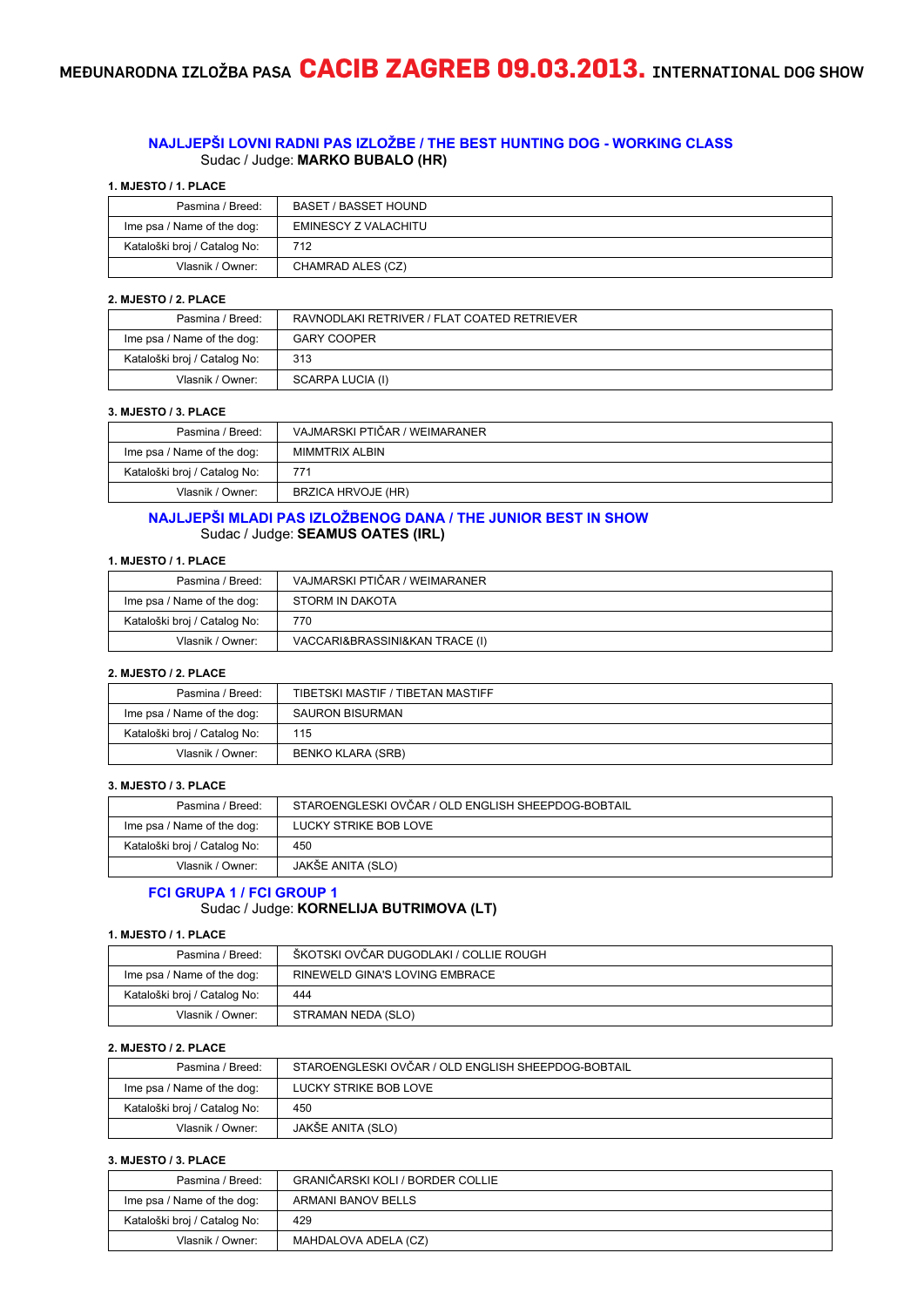# **FCI GRUPA 2 / FCI GROUP 2**

# Sudac / Judge: **JAVIER SANCHEZ FERNANDEZ (E)**

#### **1. MJESTO / 1. PLACE**

| Pasmina / Breed:             | <b>BULMASTIF / BULLMASTIFF</b>   |
|------------------------------|----------------------------------|
| Ime psa / Name of the dog:   | I BRAVI RAGAZZI END OF THE WORLD |
| Kataloški broj / Catalog No: | 92                               |
| Vlasnik / Owner:             | FRASSETTO IDA (I)                |

#### **2. MJESTO / 2. PLACE**

| Pasmina / Breed:             | ŠAR-PEI / SHAR-PEI      |
|------------------------------|-------------------------|
| Ime psa / Name of the dog:   | SHIRA VICTORY GENTLEMAN |
| Kataloški broj / Catalog No: | 461                     |
| Vlasnik / Owner:             | MATRAI VIKTORIA (I)     |

#### **3. MJESTO / 3. PLACE**

| Pasmina / Breed:             | NJUFAUNDLENDER / NEWFOUNDLAND      |
|------------------------------|------------------------------------|
| Ime psa / Name of the dog:   | THICKISH NEWFOUNDLAND MAI DIRE MAI |
| Kataloški broj / Catalog No: | 147                                |
| Vlasnik / Owner:             | ALL. TO THICKISH NEWFOUNDLAND (I)  |

#### **FCI GRUPA 3 / FCI GROUP 3** Sudac / Judge: **MARTA HEINE (D)**

### **1. MJESTO / 1. PLACE**

| Pasmina / Breed:             | FOKSTERIJER OŠTRE DLAKE / FOX TERRIER - WIRE |
|------------------------------|----------------------------------------------|
| Ime psa / Name of the dog:   | TRAVELLA STAGE STAR                          |
| Kataloški broj / Catalog No: | 605                                          |
| Vlasnik / Owner:             | MALZONI VICTOR JUNIOR (BRA)                  |

#### **2. MJESTO / 2. PLACE**

| Pasmina / Breed:             | JORKŠIRSKI TERIJER / YORKSHIRE TERRIER |
|------------------------------|----------------------------------------|
| Ime psa / Name of the dog:   | RIGAIR QUICK AS A FLASH                |
| Kataloški broj / Catalog No: | 305                                    |
| Vlasnik / Owner:             | KROKHA E. (RUS)                        |

#### **3. MJESTO / 3. PLACE**

| Pasmina / Breed:             | ŠKOTSKI TERIJER / SCOTTISH TERRIER |
|------------------------------|------------------------------------|
| Ime psa / Name of the dog:   | BELIEVE IN HAPPY WINTER SUN        |
| Kataloški broj / Catalog No: | 624                                |
| Vlasnik / Owner:             | NOVOSEL KRISTINA (HR)              |

### **FCI GRUPA 4 / FCI GROUP 4** Sudac / Judge: **MARKO BUBALO (HR)**

## **1. MJESTO / 1. PLACE**

| Pasmina / Breed:             | JAZAVČAR PATULJASTI KRATKODL. / DACHSHUND MINIATURE SMOOTH |
|------------------------------|------------------------------------------------------------|
| Ime psa / Name of the dog:   | KAN TRACE POWER OF LOVE-MS                                 |
| Kataloški broj / Catalog No: | 730                                                        |
| Vlasnik / Owner:             | VUKUŠIĆ JULIJA (HR)                                        |

#### **2. MJESTO / 2. PLACE**

| Pasmina / Breed:             | JAZAVČAR KUNIĆAR OŠTRODLAKI / RABBIT DACHSHUND WIRE HAIRED |
|------------------------------|------------------------------------------------------------|
| Ime psa / Name of the dog:   | DARGONNEKAPITOL DEL WANHELSING                             |
| Kataloški broj / Catalog No: | 798                                                        |
| Vlasnik / Owner:             | PASCARELLA GABRIEL (I)                                     |

| Pasmina / Breed:             | JAZAVČAR KRATKODLAKI / DACHSHUND STANDARD SMOOT-HAIRE |
|------------------------------|-------------------------------------------------------|
| Ime psa / Name of the dog:   | KAN TRACE KENZO                                       |
| Kataloški broj / Catalog No: | 744                                                   |
| Vlasnik / Owner:             | VUKUŠIĆ JULIJA (HR)                                   |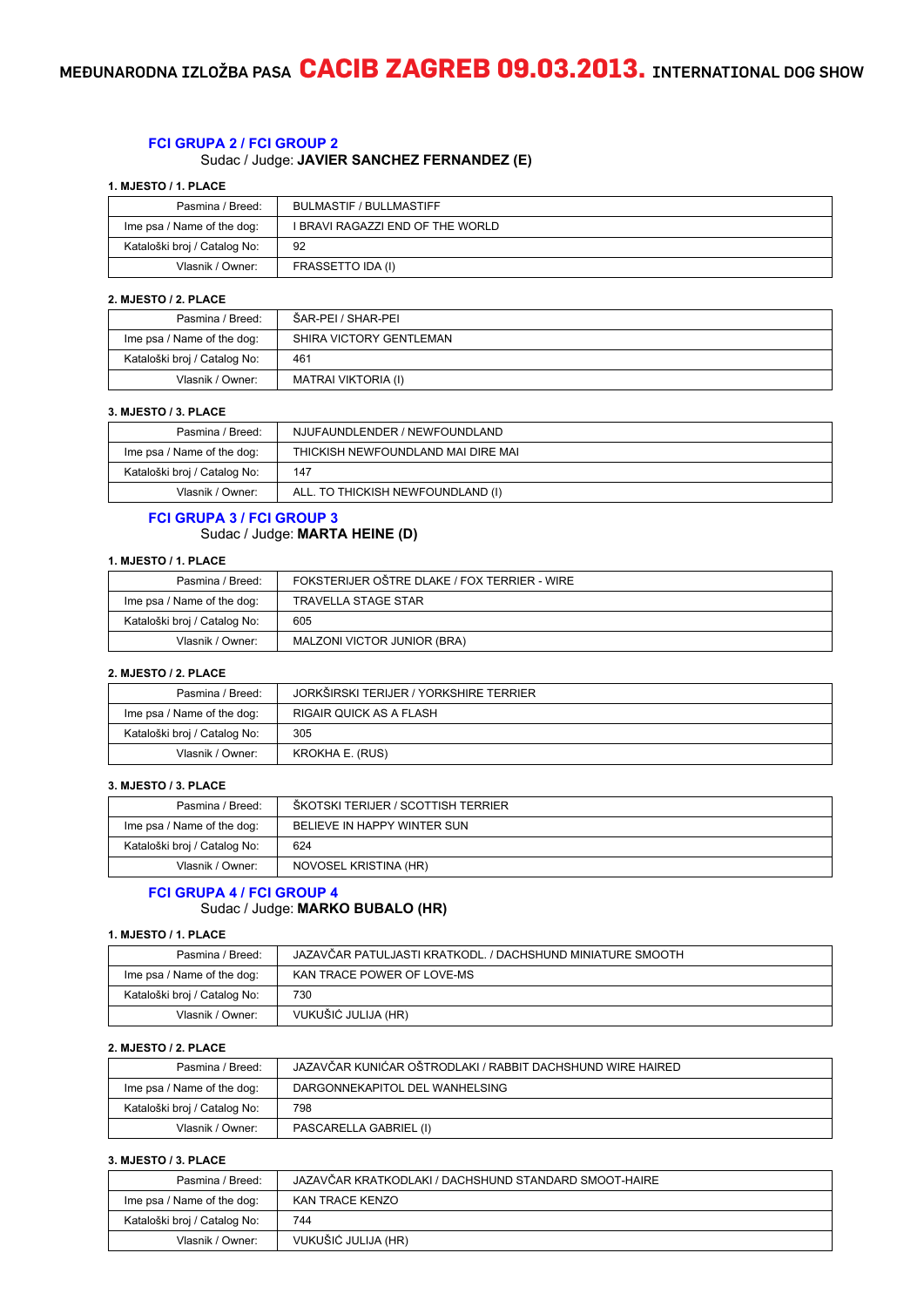# **FCI GRUPA 5 / FCI GROUP 5**

# Sudac / Judge: **ELI-MARIE KLEPP (N)**

#### **1. MJESTO / 1. PLACE**

| Pasmina / Breed:             | SIBIRSKI HASKI / SIBERIAN HUSKY   |
|------------------------------|-----------------------------------|
| Ime psa / Name of the dog:   | BREE BRIGHTENS AND STAR'N NORDICA |
| Kataloški broj / Catalog No: | 217                               |
| Vlasnik / Owner:             | KRENN FRANZ KARL (A)              |

#### **2. MJESTO / 2. PLACE**

| Pasmina / Breed:             | AMERIČKA AKITA / AMERICAN AKITA |
|------------------------------|---------------------------------|
| Ime psa / Name of the dog:   | WOORLOCK FANTO                  |
| Kataloški broj / Catalog No: | 208                             |
| Vlasnik / Owner:             | GABOR VARGA (H)                 |

#### **3. MJESTO / 3. PLACE**

| Pasmina / Breed:             | SAMOJED / SAMOYED             |
|------------------------------|-------------------------------|
| Ime psa / Name of the dog:   | PERDITO DEL POGGIO DELLA RENA |
| Kataloški broj / Catalog No: | 211                           |
| Vlasnik / Owner:             | LATINI MASSIMILIANO (I)       |

#### **FCI GRUPA 6 / FCI GROUP 6** Sudac / Judge: **MIJO FURY (HR)**

# **1. MJESTO / 1. PLACE**

| Pasmina / Breed:             | DALMATINSKI PAS / DALMATIAN |
|------------------------------|-----------------------------|
| Ime psa / Name of the dog:   | DALMINO VOODOO VISION       |
| Kataloški broj / Catalog No: | 694                         |
| Vlasnik / Owner:             | HALPER DRAŽIĆ ŽELJKA (HR)   |

# **2. MJESTO / 2. PLACE**

| Pasmina / Breed:             | MALI BASET GRIFON - VENDEEN / PETIT BASSET GRIFFON VENDEEN |
|------------------------------|------------------------------------------------------------|
| Ime psa / Name of the dog:   | KAN TRACE ALL I DO IS WIN                                  |
| Kataloški broj / Catalog No: | 717                                                        |
| Vlasnik / Owner:             | KALEČAK RADOVANOVIĆ NATALIJA (HR)                          |

#### **3. MJESTO / 3. PLACE**

| Pasmina / Breed:             | BIGL / BEAGLE                       |
|------------------------------|-------------------------------------|
| Ime psa / Name of the dog:   | ANGELS EYES FROM THE SINGING FOREST |
| Kataloški broj / Catalog No: | 707                                 |
| Vlasnik / Owner:             | CHARVAT GERTRUDE (A)                |

# **FCI GRUPA 7 / FCI GROUP 7** Sudac / Judge: **MARKO BUBALO (HR)**

#### **1. MJESTO / 1. PLACE**

| Pasmina / Breed:             | VAJMARSKI PTIČAR / WEIMARANER |
|------------------------------|-------------------------------|
| Ime psa / Name of the dog:   | PENELOPE                      |
| Kataloški broj / Catalog No: | 775                           |
| Vlasnik / Owner:             | VALZANIA RAFFAELLA (I)        |

#### **2. MJESTO / 2. PLACE**

| Pasmina / Breed:             | BRAQUE FRANCAIS - TYPE PYRENEES / FRENCH POINTING DOG PYRENEAN |
|------------------------------|----------------------------------------------------------------|
| Ime psa / Name of the dog:   | ZITA DEI GUARDENGO                                             |
| Kataloški broj / Catalog No: | 752                                                            |
| Vlasnik / Owner:             | MASCELLANI GABRIELE (I)                                        |

| Pasmina / Breed:             | MAĐARSKA VIŽLA - KRATKODLAKA / HUNGARIAN SHORT H.POINTING DOG |
|------------------------------|---------------------------------------------------------------|
| Ime psa / Name of the dog:   | ARANYVADASZ PARAZS                                            |
| Kataloški broj / Catalog No: | 755                                                           |
| Vlasnik / Owner:             | MARMAROSI ANNA (H)                                            |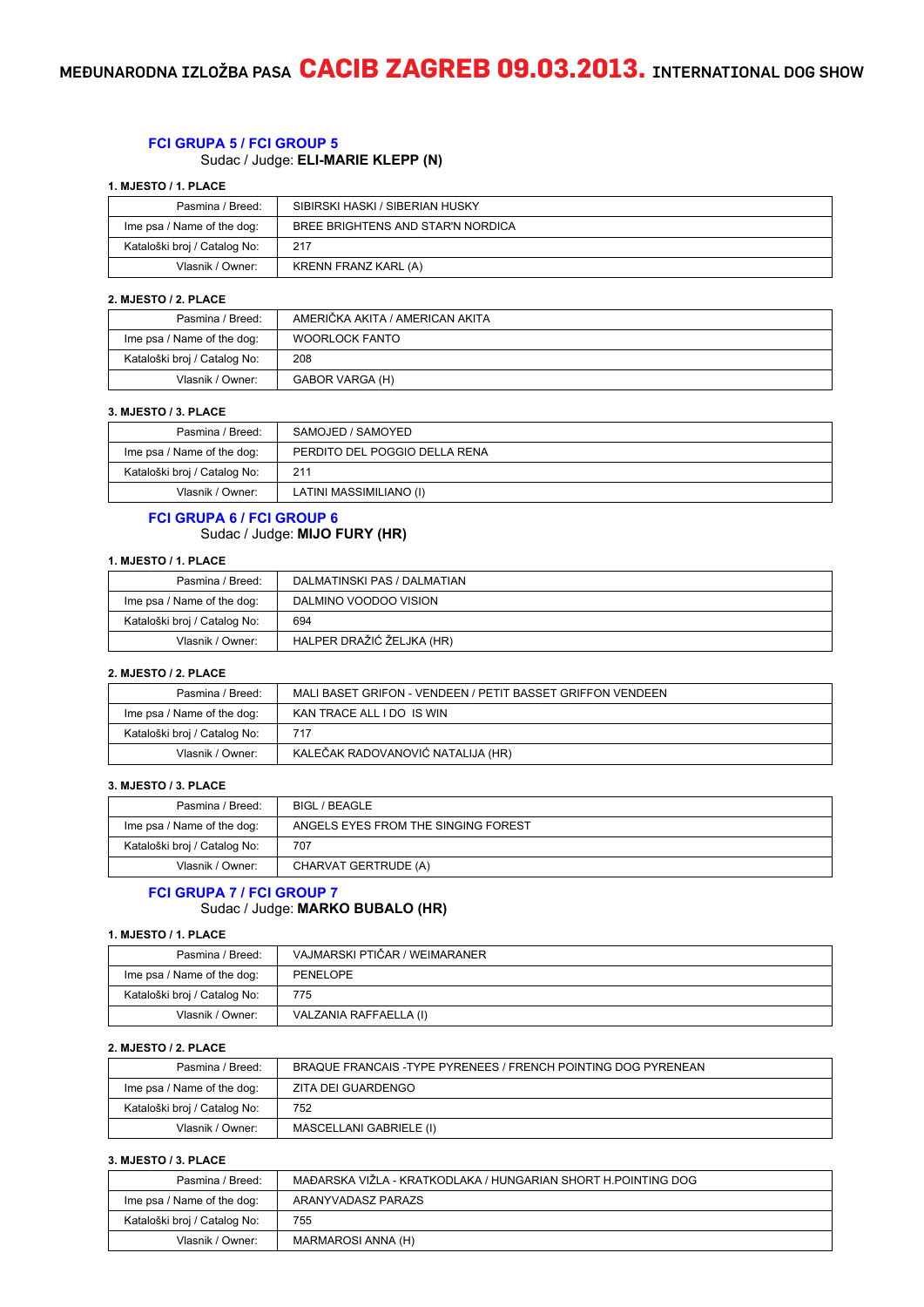# **FCI GRUPA 8 / FCI GROUP 8**

# Sudac / Judge: **JANA JANEK (SK)**

#### **1. MJESTO / 1. PLACE**

| Pasmina / Breed:             | RAVNODLAKI RETRIVER / FLAT COATED RETRIEVER |
|------------------------------|---------------------------------------------|
| Ime psa / Name of the dog:   | STARWORKERS REALITY STAR                    |
| Kataloški broj / Catalog No: | 314                                         |
| Vlasnik / Owner:             | FERLAN HORVAT SANJA&VRBANOVIĆ (HR)          |

#### **2. MJESTO / 2. PLACE**

| Pasmina / Breed:             | ENGLESKI KOKER ŠPANIJEL / ENGLISH COCKER SPANIEL |
|------------------------------|--------------------------------------------------|
| Ime psa / Name of the dog:   | DELLA FIUMANA RONDO VENEZIANO                    |
| Kataloški broj / Catalog No: | 383                                              |
| Vlasnik / Owner:             | ROCCHI DAILA (HR)                                |

#### **3. MJESTO / 3. PLACE**

| Pasmina / Breed:             | PORTUGALSKI PAS ZA VODU / PORTUGUESE WATER DOG |
|------------------------------|------------------------------------------------|
| Ime psa / Name of the dog:   | SWEET OBSESSION TEQUILA SUNRISE                |
| Kataloški broj / Catalog No: | 374                                            |
| Vlasnik / Owner:             | KOCIFAJ SLAĐANA&EGIĆ SVETOZAR (HR)             |

## **FCI GRUPA 9 / FCI GROUP 9** Sudac / Judge: **LEOŠ JANČIK (CZ)**

# **1. MJESTO / 1. PLACE**

| Pasmina / Breed:             | LASA APSO / LHASA APSO              |
|------------------------------|-------------------------------------|
| Ime psa / Name of the dog:   | CHIC CHOIX ADRENALIN RUSH           |
| Kataloški broj / Catalog No: | 186                                 |
| Vlasnik / Owner:             | MATEJČIĆ&SMOLIĆ&KARES&TIITINEN (HR) |

#### **2. MJESTO / 2. PLACE**

| Pasmina / Breed:             | MALTEZER / MALTESE    |
|------------------------------|-----------------------|
| Ime psa / Name of the dog:   | LITTLE CRYSTAL TAIRAH |
| Kataloški broj / Catalog No: | 687                   |
| Vlasnik / Owner:             | KUPICOVA MONIKA (CZ)  |

#### **3. MJESTO / 3. PLACE**

| Pasmina / Breed:             | PUDL SREDNJI / MEDIUM POODLE   |
|------------------------------|--------------------------------|
| Ime psa / Name of the dog:   | CANMOY'S BLACK MAGIC           |
| Kataloški broj / Catalog No: | 645                            |
| Vlasnik / Owner:             | LUND CARITA&PAPINI CLAUDIA (I) |

#### **FCI GRUPA 10 / FCI GROUP 10** Sudac / Judge: **LEA GUDELJ (HR)**

## **1. MJESTO / 1. PLACE**

| Pasmina / Breed:             | AFGANISTANSKI HRT / AFGHAN HOUND |
|------------------------------|----------------------------------|
| Ime psa / Name of the dog:   | DARUMA'S EARL EMSELEY            |
| Kataloški broj / Catalog No: | 246                              |
| Vlasnik / Owner:             | ROHRER H.&I. & TERZIĆ SANDA (CH) |

#### **2. MJESTO / 2. PLACE**

| Pasmina / Breed:             | VIPET - MALI ENGLESKI HRT / WHIPPET |
|------------------------------|-------------------------------------|
| Ime psa / Name of the dog:   | NEVEDITH TEAFA TIPPLE               |
| Kataloški broj / Catalog No: | 233                                 |
| Vlasnik / Owner:             | NOVAK ALEŠ (SLO)                    |

| Pasmina / Breed:             | RUSKI HRT / BORZOL               |
|------------------------------|----------------------------------|
| Ime psa / Name of the dog:   | RUSSKIY AZART FELISSA LA SOPREMA |
| Kataloški broj / Catalog No: | 245                              |
| Vlasnik / Owner:             | STRAISTAR IAROSLAVNA NIKITA (I)  |